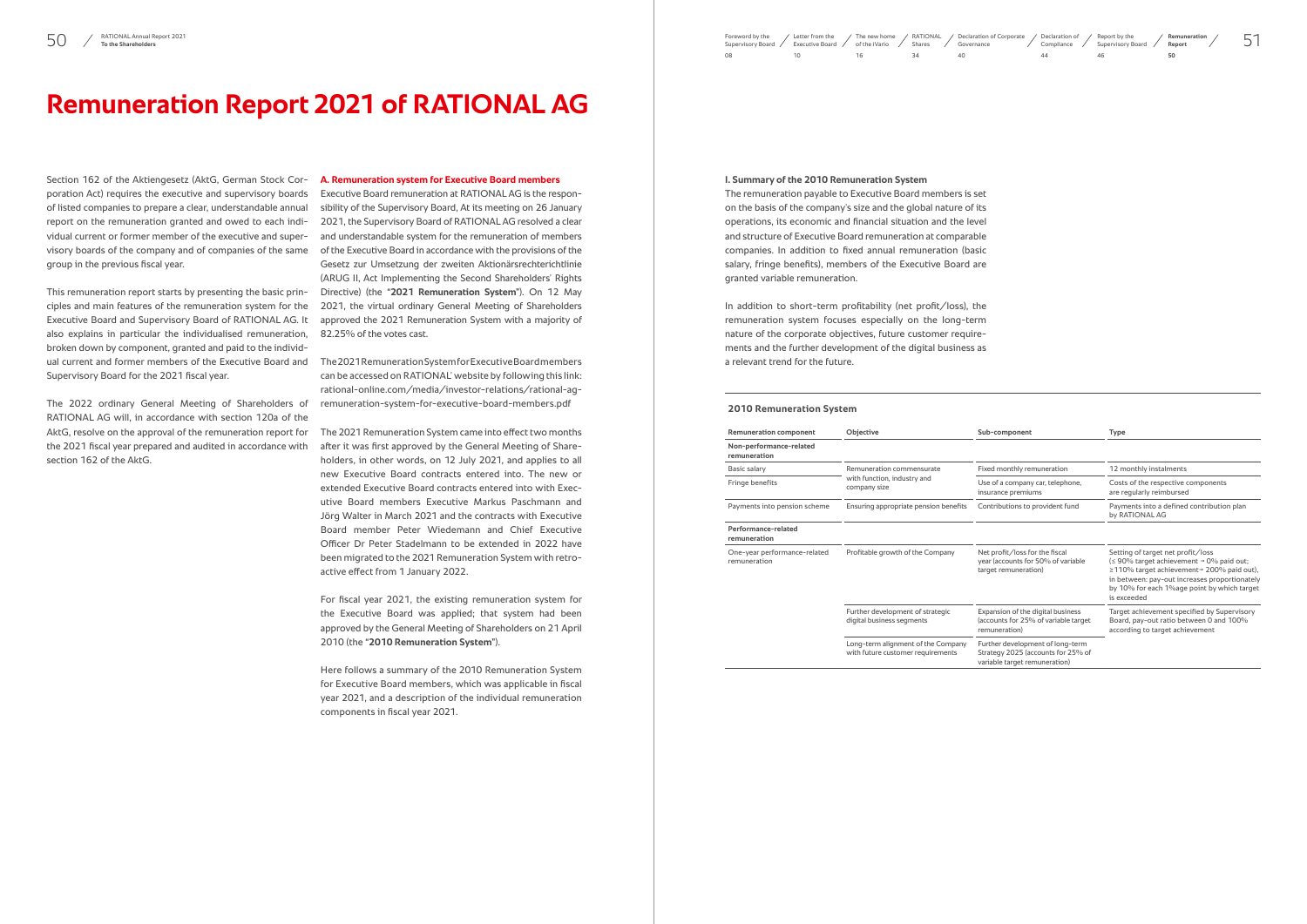# Maximum remuneration

Maximum remuneration under the 2010 Remuneration System for the Executive Board can be calculated by simply adding the fixed remuneration components and the maximum amounts of the contractually agreed performance-related remuneration component, which can be achieved if targets are met in full. For the 2021 fiscal year, maximum Executive Board remuneration therefore amounted to 6,013 thousand euros for all active Executive Board members.

The 2021 Remuneration System will in future specify individual maximum remuneration separately for each member of the Executive Board within the meaning of section 87a of the AktG.

## Malus and clawback

The 2010 Remuneration System does not have any malus and clawback arrangements. No remuneration components were demanded back. The 2021 Remuneration System does contain malus and clawback clauses.

# **II. Individual remuneration of Executive Board members appointed in fiscal year 2021**

#### Executive Board members in fiscal year 2021

In fiscal year 2021, the Executive Board of RATIONAL AG had the following members:

# **Remuneration of the Executive Board members in fiscal year 2021 in kEUR in kEUR in kEUR in kEUR in kEUR**

- › Dr Peter Stadelmann, Chief Executive Officer since January 2014, Executive Board member since 2012 › Peter Wiedemann, Executive Board member
- since September 1999 › Markus Paschmann, Executive Board member
- since December 2013
- 
- › Jörg Walter, Executive Board member since March 2021

# **Remuneration granted and owed in fiscal year 2021**

1Mr Jörg Walter joined the Executive Board of RATIONAL AG as of 1 March 2021. The figures disclosed relate to the period from March to December 2021. <sup>2</sup> Plus inventor remuneration of 3 thousand euros for the former Chief Executive Officer Dr Günther Blaschke.

 $52$  ATIONAL Annual Report 2021 **Foreword by the States of Comparison** Supervisory Board Supervisory Board of the iVario Shares Governance Supervisory Board Supervisory Board Supervisory Board Supervisory Board Supervisory [Supervisory Board](#page--1-0) /  $08$ Letter from the [Executive Board](#page--1-0) /  $10$ [RATIONAL](#page--1-0)  Shares 34 [The new home](#page--1-0)  of the iVario 16 **Declaration of Corporate** Governance  $40$ 

> In accordance with section 162 (1) sentence 1 of the AktG, the remuneration report must disclose the remuneration granted and owed to each individual Executive Board member in the past fiscal year. The terms are defined as follows:

> › The term "granted" relates to "the actual flow of the remuneration component";

> › The term "owed" relates to "all legally existing liabilities for remuneration components that are due but have not yet been settled".

#### Total Executive Board remuneration in fiscal year 2021

The total remuneration paid to the Executive Board for the performance of its duties in the fiscal year 2021 was 6.0 million euros (2020: 4.4 million euros). Individualised Executive Board remuneration is presented in the tables below, showing all fixed and variable remuneration components and their relative share of total remuneration.

|                                     | Dr Peter Stadelmann |      |       | <b>Peter Wiedemann</b> | Markus Paschmann |      |     | Jörg Walter <sup>1</sup> |       | Total <sup>2</sup> |
|-------------------------------------|---------------------|------|-------|------------------------|------------------|------|-----|--------------------------|-------|--------------------|
| Basic salary                        | 1.200               | 51%  | 770   | 54%                    | 887              | 55%  | 350 | 53%                      | 3.207 | 53%                |
| Fringe benefits                     | 57                  | 2%   | 35    | 2%                     | 22               | 1%   | 16  | 2%                       | 131   | 2%                 |
| Payments into pension scheme        | 180                 | 8%   | 116   | 8%                     | 147              | 9%   | 66  | 10%                      | 508   | 8%                 |
| Fixed remuneration                  | 1.437               | 61%  | 921   | 65%                    | 1.056            | 65%  | 432 | 66%                      | 3.846 | 64%                |
| Performance-related remuneration    | 900                 | 39%  | 495   | 35%                    | 570              | 35%  | 225 | 34%                      | 2.190 | 36%                |
| Total remuneration granted and owed | 2.337               | 100% | 1.416 | 100%                   | 1.626            | 100% | 657 | 100%                     | 6.036 | 100%               |

### Non-performance-related remuneration components

The non-performance-related remuneration components (fixed remuneration) totalled 3.8 million euros in 2021 (2020: 3.3 million euros); they comprised the basic salary, payments into the pension scheme and fringe benefits in kind relating primarily to the use of a company car, telephone, and insurance premiums. The incidental benefits are part of their remuneration package and the individual Executive Board members therefore have to pay tax on them.

### Performance-related remuneration components

<sup>1</sup> In the range between 90% and 110% target achievement, the grant rate increases by 10%age points for each 1%age point rise in target achievement up to a maximum of 200%.

The 2010 Remuneration System specifies short-term variable remuneration. The performance-related remuneration components amounted to 2.2 million euros in the past fiscal year (2020: 1.1 million euros). They are based on the levels of target achievement defined by the Supervisory Board for the targets set for fiscal year 2021; they are shown in the table below.

The performance against these targets was assessed at the end of the fiscal year. Depending on the performance achieved, payments for the variable remuneration component (corporate objective) may range between 0% and 100% (digital business, Strategy 2025) or between 0% and 200% (2021 operating profit) of the target bonus. When resolved by the Supervisory Board, the resulting payment amount is deemed granted and the actual flow is deemed to have occurred. Parts of the payments to Executive Board members are made in the form of advance payments in the fiscal year concerned, and the remainder is paid once the annual financial statements have been adopted. No variable remuneration components were clawed back in fiscal year 2021.

In the previous year (2020 fiscal year), the grant rate for the performance-related remuneration components was 90% due to the effects of the coronavirus crisis.

## Benefits promised in case of premature termination

In the case of premature termination of the term of office on the Executive Board, the Executive Board contract can be terminated by giving six months' notice to the end of a month. In contractually agreed special cases, the notice period is nine months. In cases where the term of office is terminated prematurely without cause, any settlement that may be payable, including fringe benefits, amounts to no more than two annual remuneration amounts; in no case will it exceed the total amount for the remaining term of office under the service contract. Calculation of the settlement cap is based on total remuneration in the preceding fiscal year and, if appropriate, expected total remuneration for the current fiscal year. Benefits awarded for the early termination of an Executive Board member's term of office due to a change of control will not exceed 150% of the settlement cap. The service contracts do not, however, specify any right to the payment of a settlement in case of premature termination.

# Benefits promised in case of regular termination

In cases of regular termination of service contracts, Executive Board members do not receive any benefits from the Company. Once they are eligible, they receive benefits from the provident fund, into which contributions were paid by the Company during the term of the service contract. These contributions are already reported as remuneration granted in the respective year in which the contribution is paid. Executive Board members do not receive any other Company benefits from the Company after termination of their contract, unless they have been promised such benefits on termination in individual circumstances.

# **III. Remuneration of former Executive Board members**

Former Chief Executive Officer Dr Günter Blaschke received inventor remuneration of 3 thousand euros in 2021 (2020: 13 thousand euros).

## **Corporate objectives, target achievement and grant rate**

| Objectives                              | Weighting | <b>Achievement</b><br>in 2021 | Grant rate<br>in 2021 |
|-----------------------------------------|-----------|-------------------------------|-----------------------|
| Net profit/loss<br>in 2021 <sup>1</sup> | 50%       | 144%                          | 200%                  |
| Expansion of the<br>digital business    | 25%       | 100%                          | 100%                  |
| Further development<br>of Strategy 2025 | 25%       | 100%                          | 100%                  |
| Total                                   |           | 122%                          | 150%                  |

#### [RATIONAL Annual Report 2021](#page--1-0) **To the Shareholders**

**Remuneration Report 50**